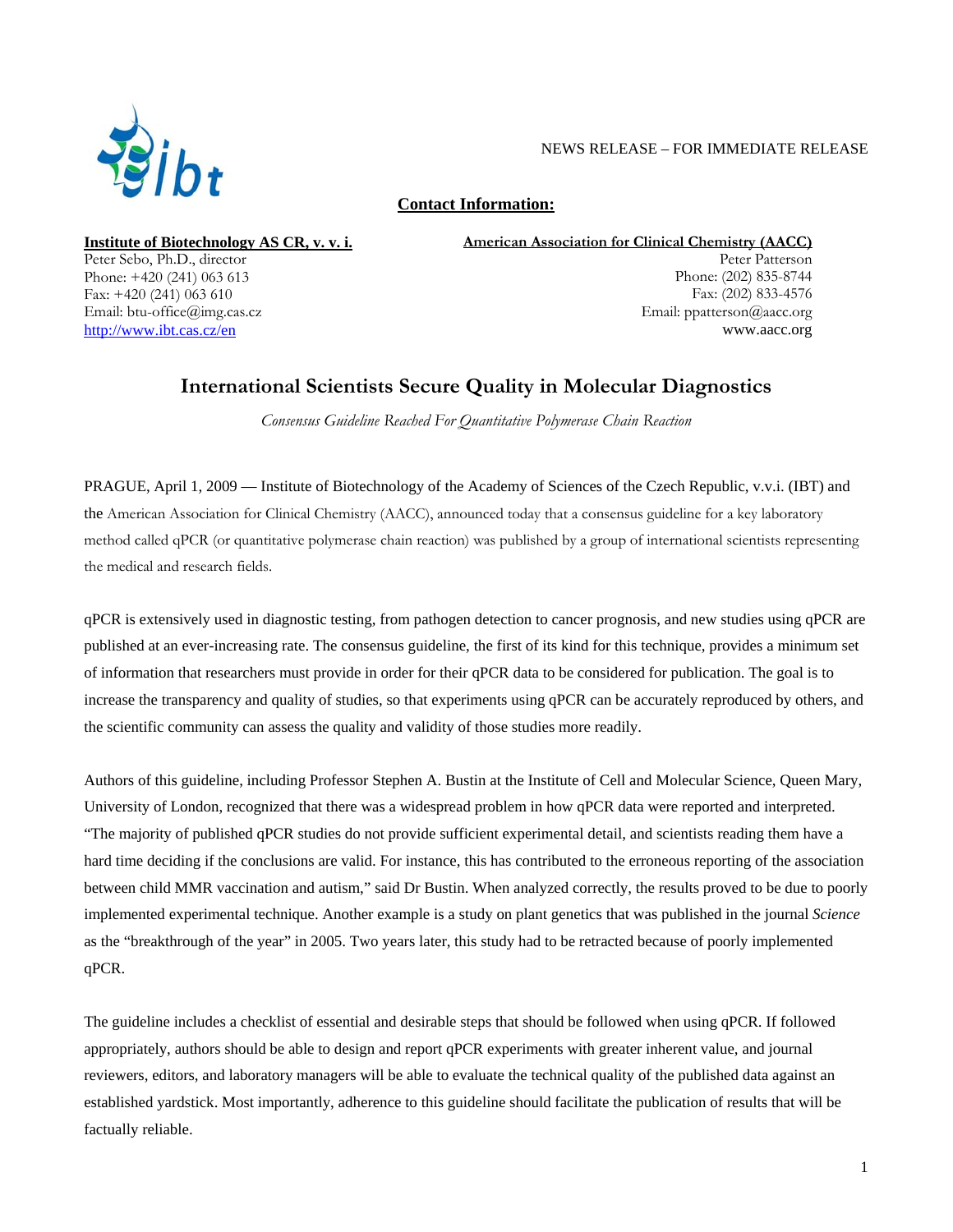"This guideline will enhance quality and reliability of published results, thus spurring the development of new qPCR based molecular diagnostic tests." commented co-author Dr. Mikael Kubista head of the gene expression laboratory at the Institute of Biotechnology AS CR, v. v. i. and founder of the TATAA Biocenters.

"This guideline was created by scientists from five countries who are very knowledgeable in qPCR. The guideline should help us evaluate future qPCR studies that are submitted to our journal," remarked Dr. Nader Rifai, editor of the journal Clinical Chemistry which will publish this guideline in its April, 2009 issue. Full access to the guideline is available online at: www.clinchem.org/cgi/content/full/55/4/611.

#### **BACKGROUND**

### **About quantitative PCR (qPCR):**

qPCR is an extension of the polymerase chain reaction invented in 1986 by Kary Mullis, which revolutionized biological research and resulted in him receiving the 1993 Nobel Prize in Chemistry. qPCR allows accurate measurement of DNA by turning a single copy of DNA into millions of copies in less than an hour, and its simplicity has made this technique a quintessential method for scientific research, medical and forensic analysis, as well as for biodefense and food safety applications.

#### **More about the guideline and related information:**

- 1. S.A. Bustin, V. Benes, J.A. Garson, J. Hellemans, J. Huggett, M. Kubista, R. Mueller, T. Nolan, M.W. Pfaffl, G.F. Shipley, J. Vandesompele, and C.T. Wittwer, The MIQE Guidelines: Minimum Information for Publication of Quantitative Real-Time PCR Experiments. *Clinical Chemistry* 55 (2009) 609-620. http://www.clinchem.org/cgi/content/full/55/4/611 (full text)
- 2. http://www.rdml.org/miqe/
- 3. Minimum Information for Biological and Biomedical Investigations (www.mibbi.org)

#### **About AACC:**

The American Association for Clinical Chemistry (AACC) is a leading professional society dedicated to improving healthcare through laboratory medicine. Its over 9,000 members are clinical laboratory professionals, physicians, research scientists, and others involved in developing tests and directing laboratory operations. AACC brings this community together with programs that advance knowledge, expertise, and innovation. For more information about this topic, or about AACC and its programs and publications, please contact Peter Patterson on the above telephone numbers or at ppatterson@aacc.org.

### **About IBT:**

The Institute of Biotechnology AS CR, v. v. i. is the newest public research institute of the Academy of Sciences of the Czech Republic established on January 1, 2008, and is located at the biomedical research center in Prague-Krč. The primary ambition